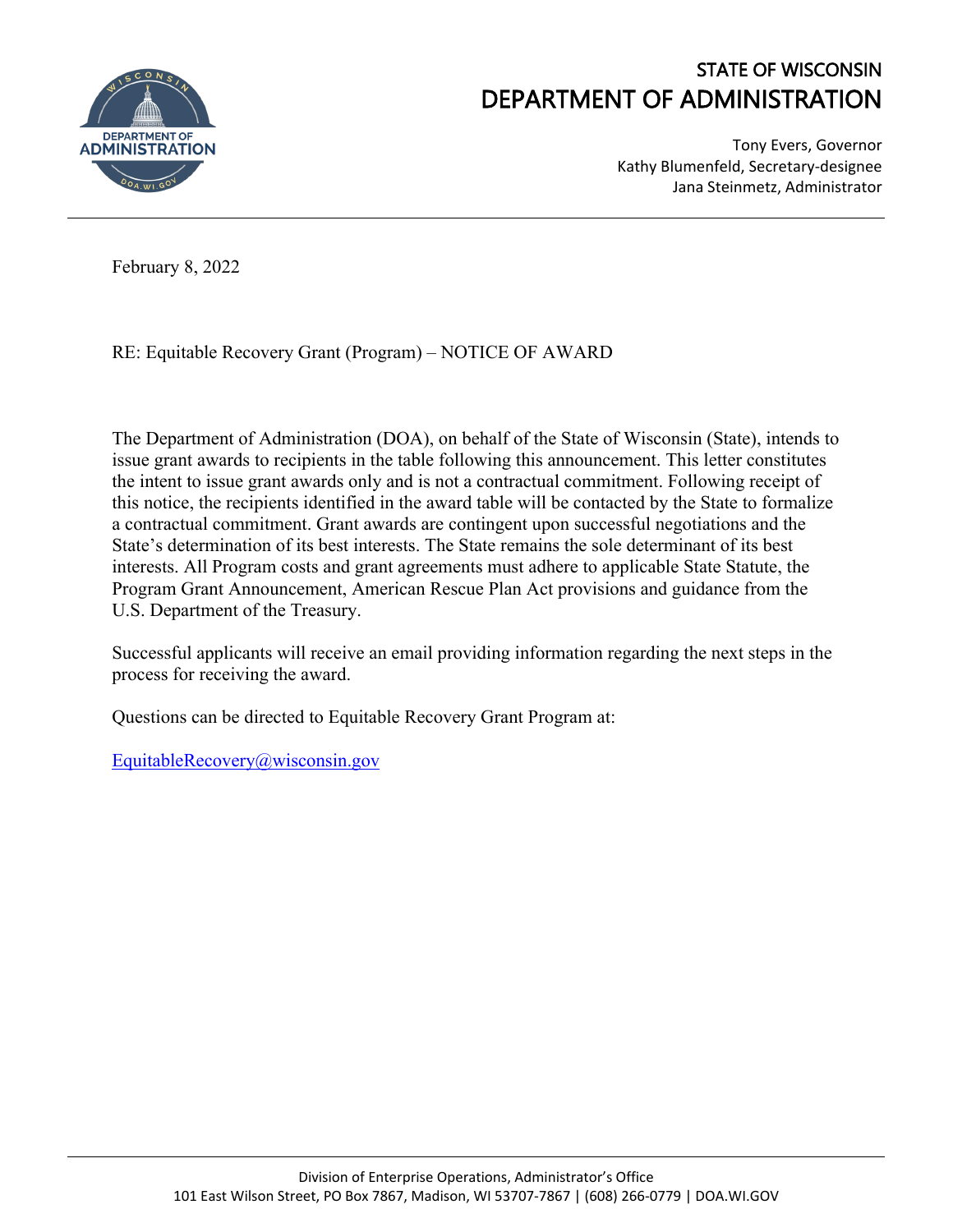| Organization                                              | City              | Amount                   |
|-----------------------------------------------------------|-------------------|--------------------------|
| 100 Black Men of Madison, Inc.                            | Madison           | \$587,413.00             |
| ABC for Health, Inc.                                      | Madison           | \$764,721.00             |
| Access Community Health Centers, Inc.                     | Madison           | \$620,000.00             |
| Acts Community Development Corporation                    | Milwaukee         | \$1,000,000.00           |
| Advocates of Ozaukee, Inc.                                | Grafton           | \$573,588.00             |
| All-In Milwaukee                                          | Milwaukee         | \$600,000.00             |
| Art Therapy House, Inc.                                   | <b>Brown Deer</b> | \$1,000,000.00           |
| Ascendium Education Solutions, Inc.                       | Madison           | \$649,490.00             |
| Big Brothers and Big Sisters of Dane County               | Madison           | \$876,576.00             |
| Boys & Girls Club of Lac Courte Oreilles                  | Hayward           | \$711,594.00             |
| Bread of Healing Clinic, INC                              | Milwaukee         | \$898,770.00             |
| Bridging Brighter Smiles, Inc.                            | Waukesha          | \$187,414.00             |
| <b>Brown County United Way</b>                            | Green Bay         | \$999,737.00             |
| Carmelite Sisters of the Divine Heart of Jesus            | Wauwatosa         | \$938,400.00             |
| Catherine Marian Housing, Inc.                            | Racine            | \$84,682.00              |
| Center for Community Stewardship Inc.                     | Madison           | \$17,712.50              |
| City on a Hill                                            | Milwaukee         | \$509,722.00             |
| <b>Common Bond Communities Wisconsin LLC</b>              | Milwaukee         | \$1,000,000.00           |
| Community Advocates, Inc.                                 | Milwaukee         | \$189,000.00             |
| Couleecap, Inc.                                           | Westby            | \$545,000.00             |
| Crawford County Opportunity Center Inc.                   | Prairie du Chien  | \$457,142.00             |
| Down Syndrome Association of Wisconsin, Inc.              | West Allis        | \$1,000,000.00           |
| Dr. James Cameron Legacy Foundation                       | Milwaukee         | \$665,850.00             |
| Dream Keepers Inc                                         | Milwaukee         | \$386,000.00             |
| Eastbrook Academy                                         | Milwaukee         | \$997,100.00             |
| Family Services of Southern Wisconsin & Northern Illinois | Beloit            | $\overline{$399,015.00}$ |
| Fathers Making Progress Inc                               | Milwaukee         | \$1,000,000.00           |
| Feeding America Eastern Wisconsin                         | Milwaukee         | \$200,696.00             |
| Fowler Memorial Free Dental Clinic, Inc                   | Monroe            | \$998,300.00             |
| Friedens Community Ministries, Inc                        | Milwaukee         | \$790,000.00             |
| Friends of the UW Odyssey Project Inc                     | Madison           | \$549,000.00             |
| Gibraltar Development of Milwaukee Corp                   | Milwaukee         | \$434,400.00             |
| Girls on the Run of South Central Wisconsin, Inc          | Madison           | \$177,000.00             |
| Great Lakes Dryhootch, Inc.                               | Milwaukee         | \$376,392.00             |
| Great Lakes Inter-Tribal Council, Inc.                    | Lac du Flambeau   | \$840,798.00             |
| Great Rivers United Way                                   | Onalaska          | \$855,956.17             |
| Greater Milwaukee Committee for Community Development     | Milwaukee         | \$902,825.00             |
| <b>Green Valley Enterprises</b>                           | Beaver Dam        | \$300,000.00             |
| Groundwork Milwaukee                                      | Milwaukee         | \$125,858.00             |
| Guest House of Milwaukee, Inc.                            | Milwaukee         | \$1,000,000.00           |
| Habitat for Humanity Lakeside, Inc.                       | Sheboygan         | \$243,160.84             |
| HEAR Wisconsin, Inc.                                      | West Allis        | \$362,505.00             |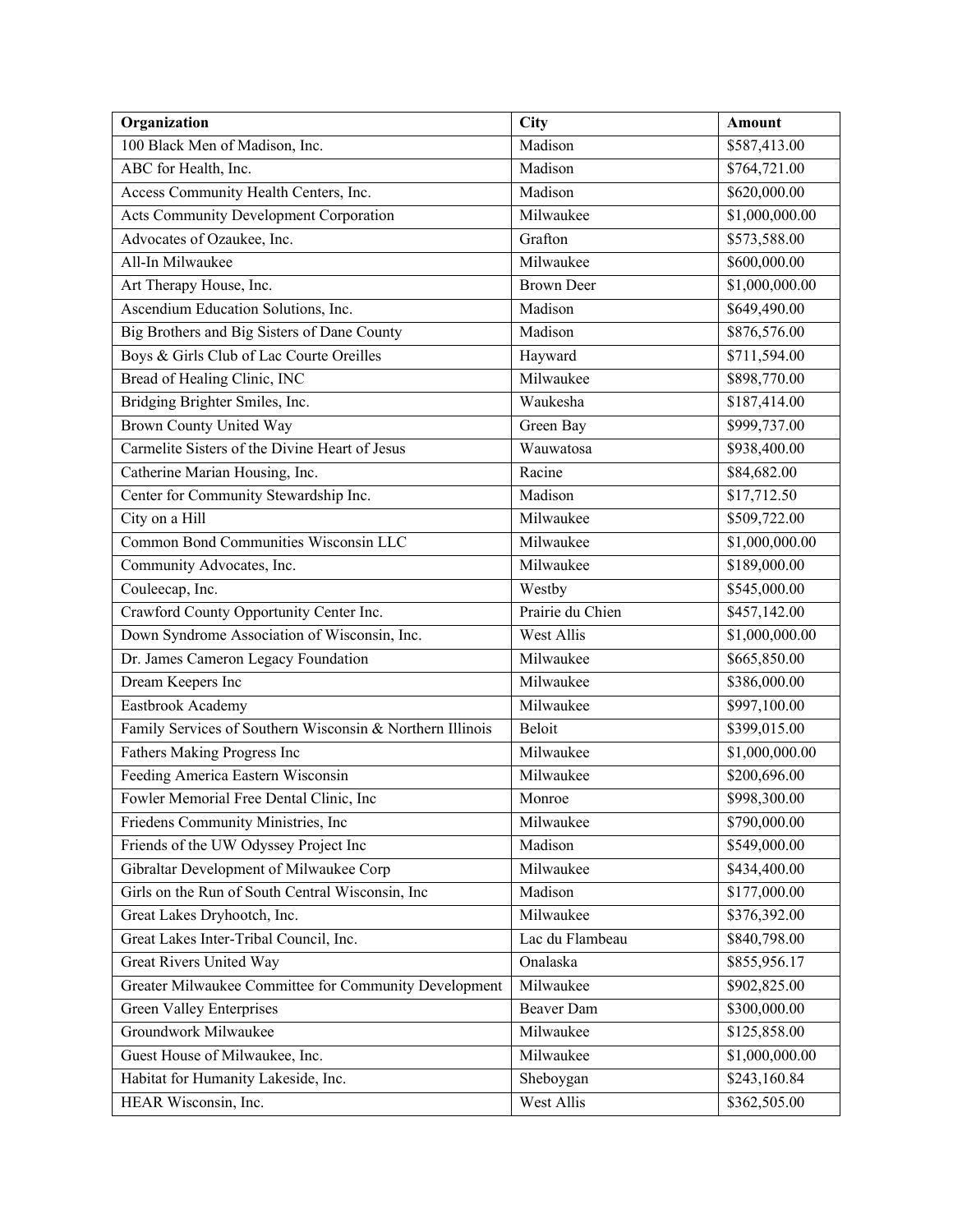| HIR Wellness Institute, Inc.                          | Milwaukee                              | \$1,000,000.00 |
|-------------------------------------------------------|----------------------------------------|----------------|
| Hmong American Center, Inc                            | Wausau                                 | \$1,000,000.00 |
| Hmong American Friendship Association Inc.            | Milwaukee                              | \$237,898.00   |
| Hmong Health and Community Development, Inc           | Manitowoc                              | \$201,210.00   |
| Homeless Assistance Leadership Organization, Inc.     | Racine                                 | \$845,900.00   |
| Housing Resources Inc                                 | Milwaukee                              | \$1,000,000.00 |
| Interchange Incorporated                              | Milwaukee                              | \$282,168.00   |
| Kenosha Achievement Center, Inc.                      | Kenosha                                | \$487,432.00   |
| Kenosha Young Men's Christian Association             | Kenosha                                | \$1,000,000.00 |
| Kids Matter Inc.                                      | Milwaukee                              | \$995,500.00   |
| La Casa de Esperanza, Inc.                            | Waukesha                               | \$1,000,000.00 |
| Lake Area Free Clinic Inc.                            | Oconomowoc                             | \$305,158.00   |
| Lead2Change                                           | Milwaukee                              | \$408,250.00   |
| Legal Action of Wisconsin                             | Green Bay, La Crosse,                  | \$1,000,000.00 |
|                                                       | Madison, Milwaukee,<br>Oshkosh, Racine |                |
| Literacy Green Bay, Inc.                              | Green Bay                              | \$994,382.00   |
| Literacy Network, Inc.                                | Madison                                | \$96,400.00    |
| Mac Canon Brown Homeless Sanctuary                    | Milwaukee                              | \$976,400.00   |
| Madison Area Food Pantry Gardens, Inc                 | Madison                                | \$220,840.00   |
| Madison Children's Museum, Inc.                       | Madison                                | \$992,434.00   |
| Madison Northside Planning Council                    | Madison                                | \$296,280.00   |
| Madison Reading Project                               | Madison                                | \$95,800.00    |
| Mahogany CARES Foundation Inc                         | <b>Brown Deer</b>                      | \$216,956.00   |
| Maydm Inc                                             | Madison                                | \$300,000.00   |
| Metropolitan Milwaukee Fair Housing Council           | Milwaukee                              | \$750,627.49   |
| Midwest Bikeshare, Inc.                               | Milwaukee                              | \$374,046.00   |
| Milwaukee Christian Center                            | Milwaukee                              | \$583,019.59   |
| Milwaukee Environmental Consortium                    | Milwaukee                              | \$369,600.00   |
| Milwaukee Habitat for Humanity                        | Milwaukee                              | \$1,000,000.00 |
| Milwaukee Muslim Women's Coalition Inc                | Greenfield                             | \$450,000.00   |
| Milwaukee Water Commons                               | Milwaukee                              | \$675,000.00   |
| Mother Kathyrn Daniels Conference Center (MKDCC)      | Milwaukee                              | \$999,880.00   |
| Neighborhood House Community Center, Inc.             | Madison                                | \$259,295.00   |
| Newcap, Inc.                                          | Green Bay                              | \$500,000.00   |
| Nia Imani Family Inc.                                 | Milwaukee                              | \$624,832.00   |
| Omega School, Inc.                                    | Madison                                | \$525,678.00   |
| <b>Operation Fresh Start</b>                          | Madison                                | \$849,902.00   |
| Outreach Community Health Centers, Inc.               | Milwaukee                              | \$1,000,000.00 |
| People Against A Violent Environment                  | Beaver Dam                             | \$176,800.00   |
| Personal Finance Employee Education Fund, Inc.        | Madison                                | \$970,000.00   |
| Planned Parenthood of Wisconsin, Inc. (PPWI)          | Milwaukee                              | \$1,000,000.00 |
| Postpartum Support, International (Wisconsin Chapter) | Madison                                | \$379,800.00   |